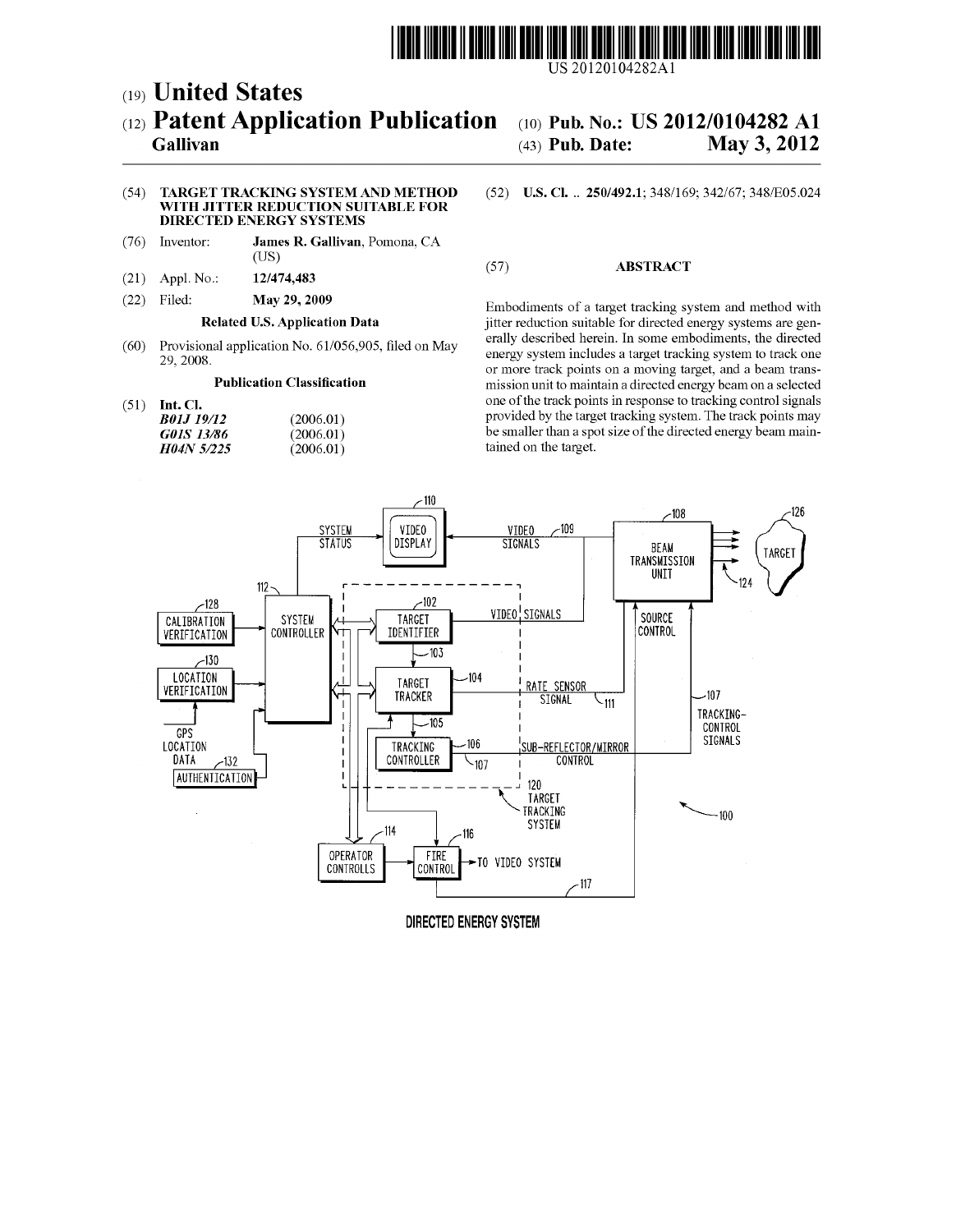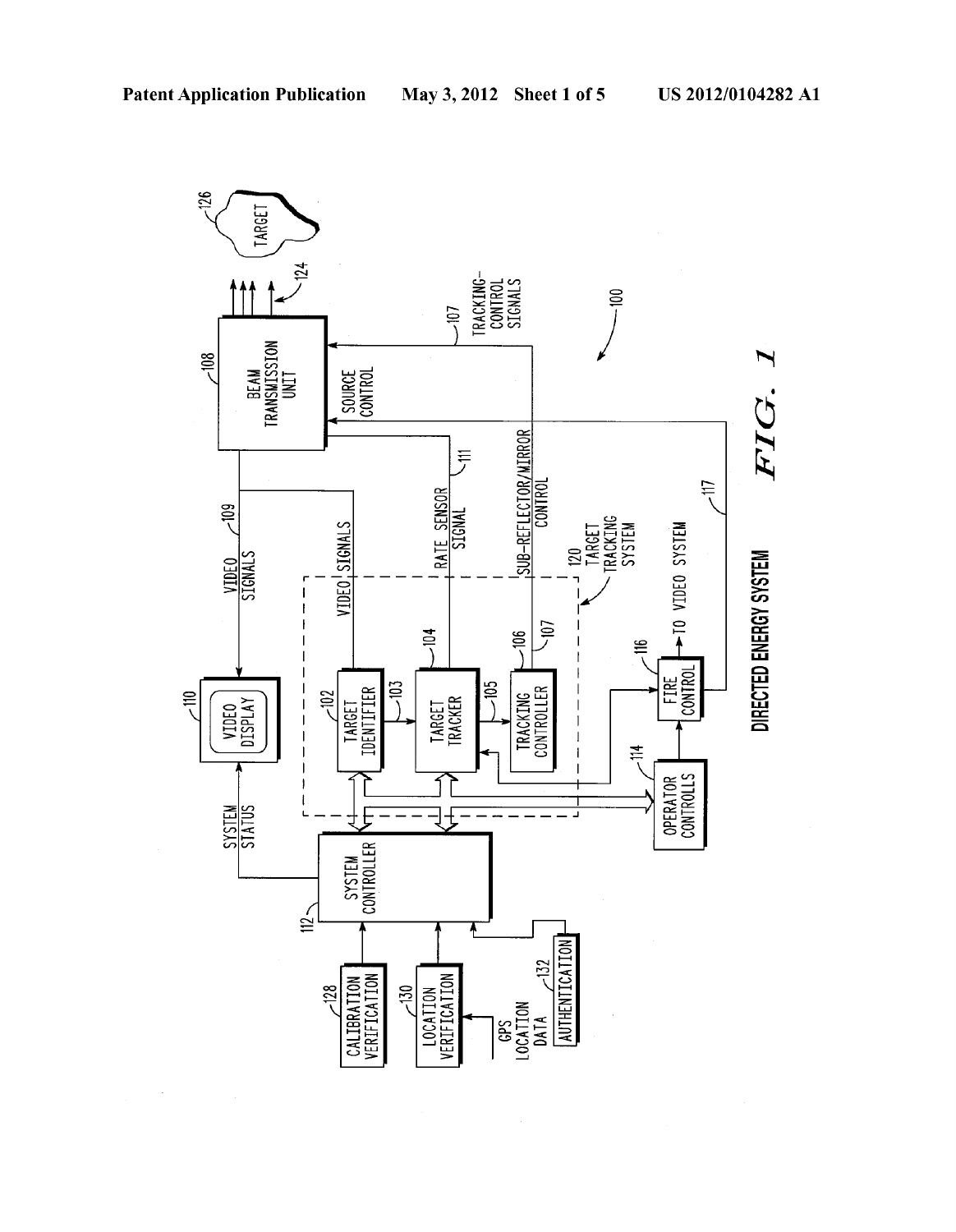

## $FIG. 2$

 $\bar{z}$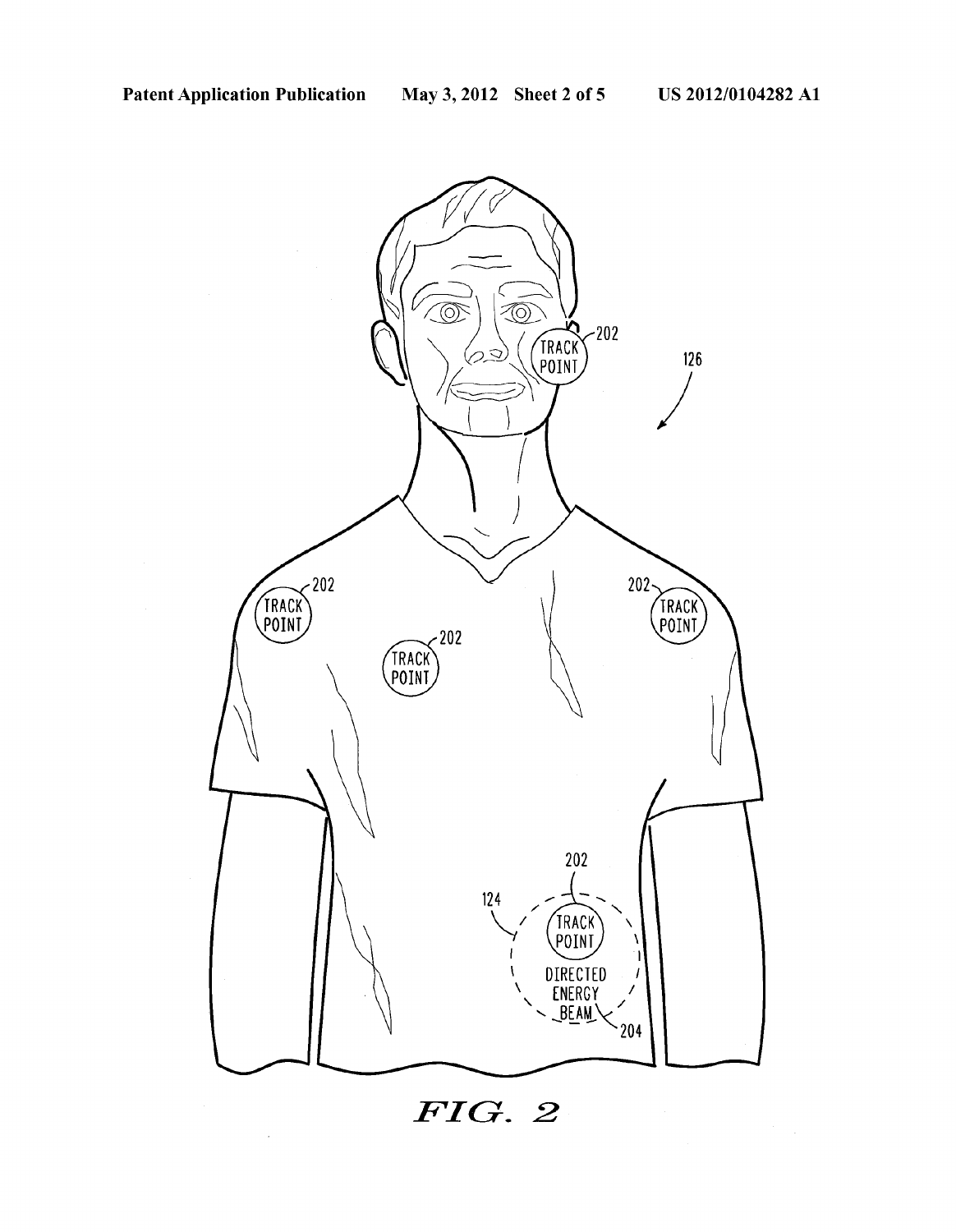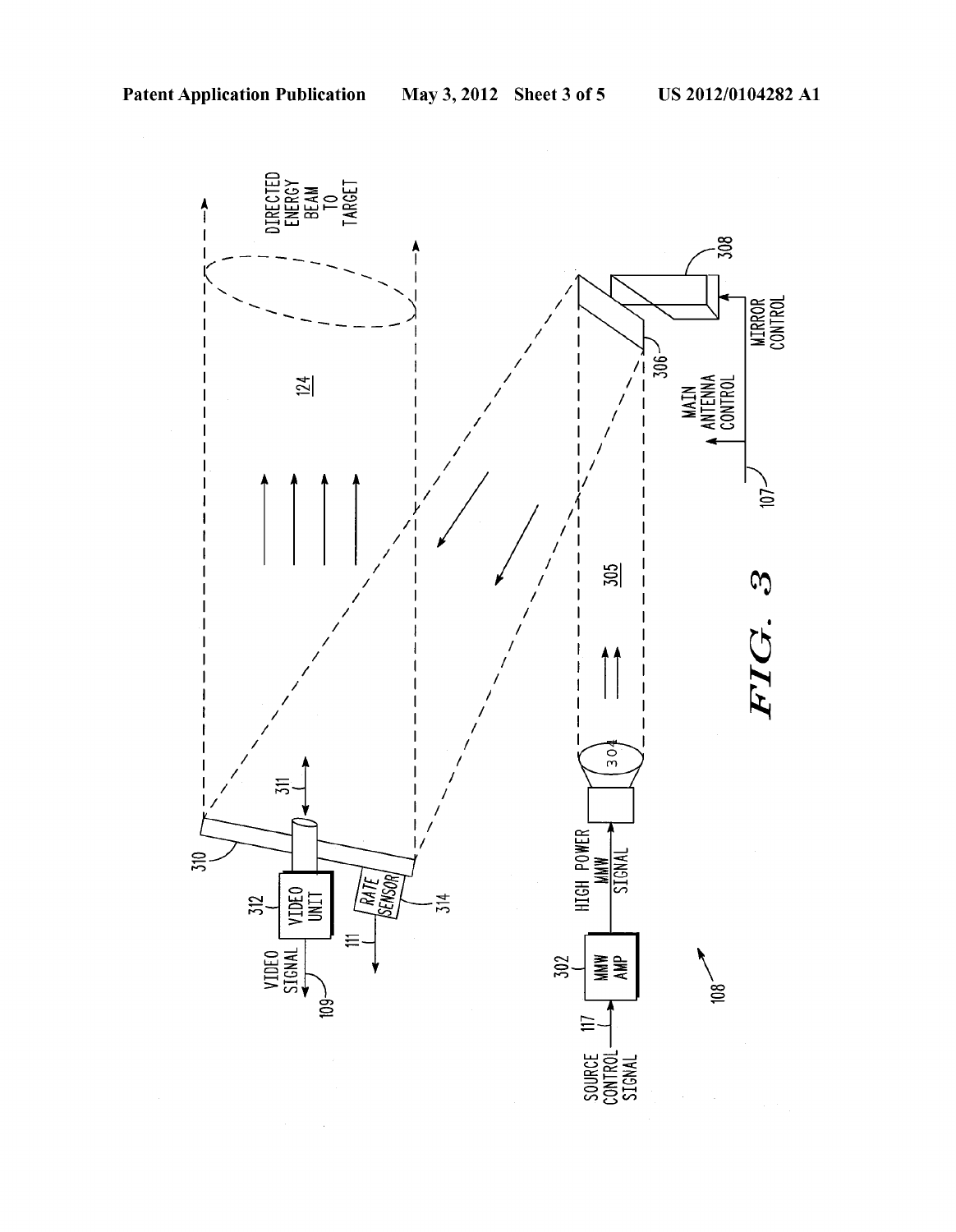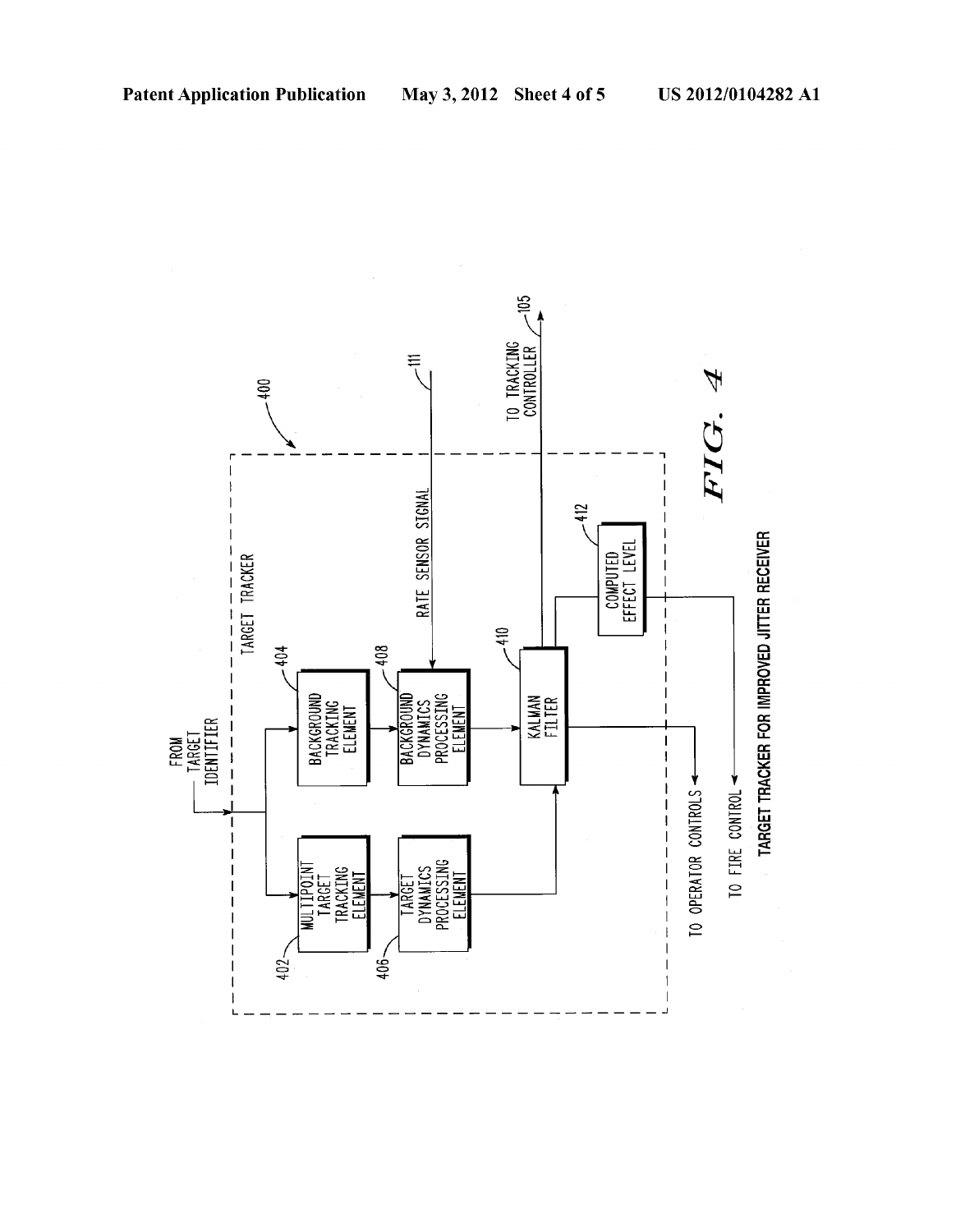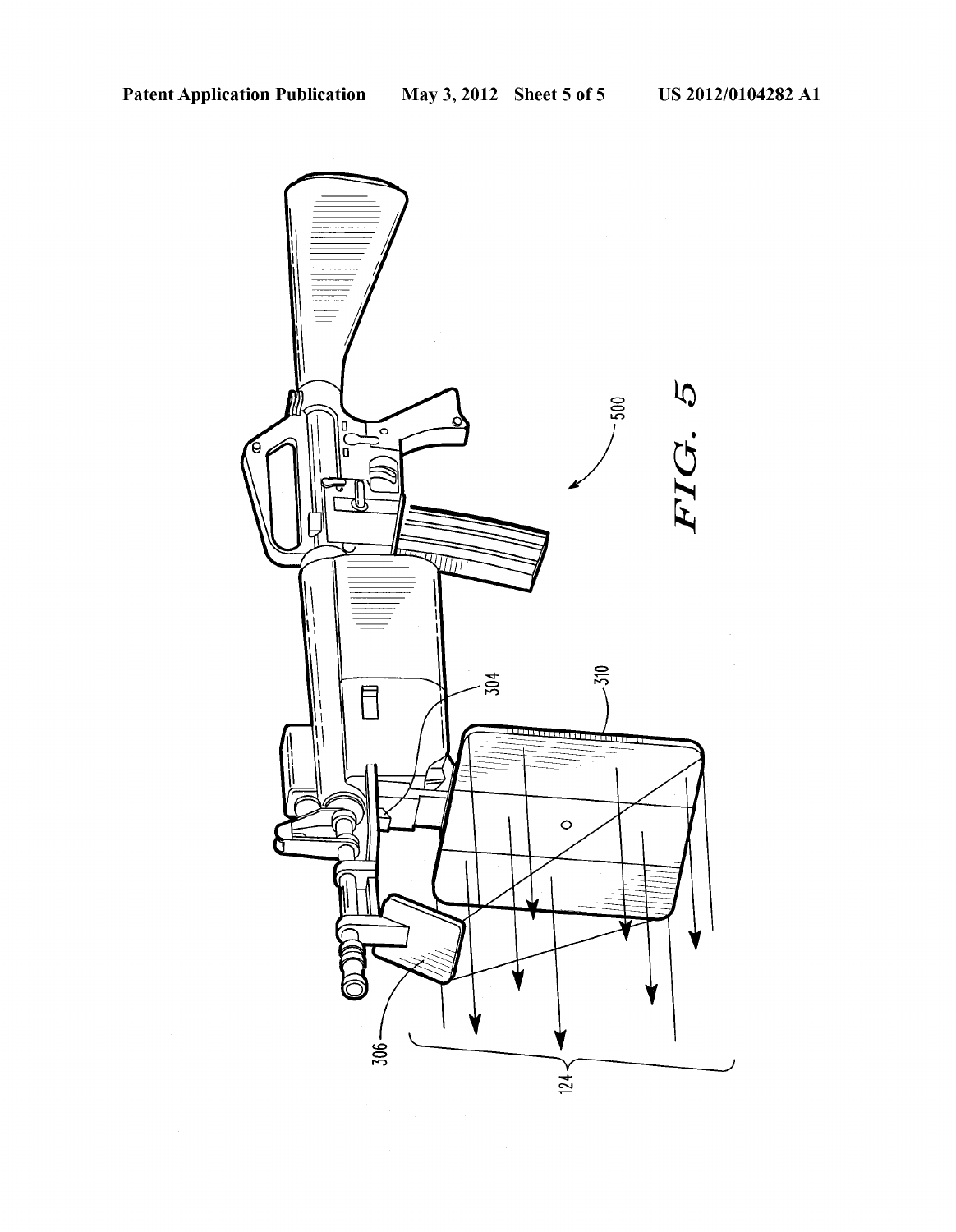### TARGET TRACKING SYSTEMAND METHOD WITH JITTER REDUCTION SUITABLE FOR DIRECTED ENERGY SYSTEMIS

[0001] This application claims the benefit of U.S. Provisional Application No. 61/056,905, filed May 29, 2008 entitled APPARATUS AND METHODS FOR TRACKING SYSTEM FOR DIRECTED ENERGY WEAPONS

### TECHNICAL FIELD

[0002] Embodiments pertain to target tracking systems. Some embodiments pertain to directed energy systems (DES). Some embodiments pertain to active denial systems (ADS).

### **BACKGROUND**

[0003] Some directed energy systems use a high power energy beam to counter threats instead of the chemical and kinetic energy used by more conventional weapons. Some directed energy systems, referred to as active denial systems, repel aggressors with a high-power energy beam, avoiding deadly force and causing collateral damage. One issue with these directed energy systems is accurately aiming the high power energy beam on a particular target area long enough to cause a deterring effect. The larger the area on the target area that is radiated, the more energy that is needed to cause a deterring effect. Achieving a deterring effect is particularly difficult with a moving target because the target's movement and jitter effectively spreads the high-power energy beam over a larger target area, significantly increasing the amount of energy and/or time needed to cause a deterring effect.

[0004] Thus, there are general needs for target tracking systems that allow directed energy systems to reduce the amount of energy and/or time needed to cause a deterring effect on a moving target. There are also general needs for tracking systems for use with directed energy systems that can reduce and/or remove the effects of target movement and jitter. There are also general needs for directed energy systems that can use lower energy levels, which allow for the use of cost-effective solid-state amplifier components.

### BRIEF DESCRIPTION OF THE DRAWINGS

[0005] FIG. 1 is a functional diagram of a directed energy system, including a target tracking system, in accordance with some embodiments;

[0006] FIG. 2 illustrates track points on an example target in accordance with some embodiments;

 $[0007]$  FIG. 3 is an illustrative diagram of a beam transmission unit in accordance with some embodiments;

[0008] FIG. 4 is a functional block diagram of a target tracker in accordance with some embodiments; and

0009 FIG. 5 illustrates an example hand-held directed energy system that includes a target tracking system in accor dance with some embodiments.

### DETAILED DESCRIPTION

[0010] The following description and the drawings sufficiently illustrate specific embodiments to enable those skilled in the art to practice them. Other embodiments may incorpo rate structural, logical, electrical, process, and other changes.

Examples merely typify possible variations. Embodiments set forth in the claims encompass all available equivalents of those claims.

[0011] FIG. 1 is a functional diagram of a directed energy system, including a target tracking system, in accordance with some embodiments. Directed energy system 100 includes, among other things, a target tracking system 120 and a beam transmission unit 108. The target tracking system 120 may be configured to track a target 126, including one or more track points on the target 126. The beam transmission unit 108 may be configured to maintain a directed energy beam 124 on a selected track point in response to tracking control signals 107 provided by the target tracking system 120. In these embodiments, the track points may be smaller than a spot size of the directed energy beam 124 that is maintained on the target 126 when the beam transmission unit 108 is transmitting.

 $[0012]$  FIG. 2 is illustrates track points on an example target in accordance with some embodiments. As illustrated in FIG. 2, one or more track points 202 on target 126 may be tracked by target tracking system 120 (FIG. 1). The track points 202 may be configured to be smaller than a spot size 204 of the directed energy beam 124. Although FIG. 2 illustrates a human target, embodiments are equally suitable to almost any type of target.

[0013] Referring to FIGS. 1 and 2 together, the target tracking system 120 may include a target identifier 102, a target tracker 104, and a tracking controller 106. The target identi fier 102 may receive video signals 109 and may be configured to identify the target 126 from the background. The target identifier 102 may also be configured to identify one or more track points 202 on the target 126. In some embodiments, the target identifier 102 may be configured to separate target pixels from background pixels. The target identifier 102 may be configured to identify predetermined types of targets, such as human targets.

[0014] The target tracker 104 may track one or more of the track points 202 based on outputs 103 of the target identifier 102 and a rate-sensor signal 111. The tracking controller 106 may generate the tracking control signals 107 based on out puts 105 of the target tracker 104 to control the beam trans mission unit 108 for placement of a directed energy beam 124 on one of the track points 202. The target tracking system 120 may use rate sensors in the beam transmission unit 108 com bined with optical tracking based on the video signals 109 to track at least one track point 202 as part of a tracking control loop in order to maintain the directed energy beam 124 on a selected one of the track points 202 for an amount of time to cause a deterring effect on the target 126.

[0015] By optically tracking track points 202 on the target 126 and using a rate of motion of the beam transmission unit 108, the target tracking system 120 can reduce and/or remove the effects of target movement and jitter. Thus, the amount of energy and/or time needed to cause a deterring effect on a moving target may be reduced, allowing for the use of more cost-effective solid-state components. Each of the one or more track points 202 may be a fraction of the spot size 204 of the directed energy beam 124 (e.g., less than half the diameter of the spot size 204). Since the diameter of a track point 202 is Smaller (in some embodiments, much smaller) than the diameter of the spot size 204, tracking based on track points 202 is more accurate than the spot size 204. Tracking more accurately that the spot size 204, among other things, com pensates at least in part for jitter and movement of the target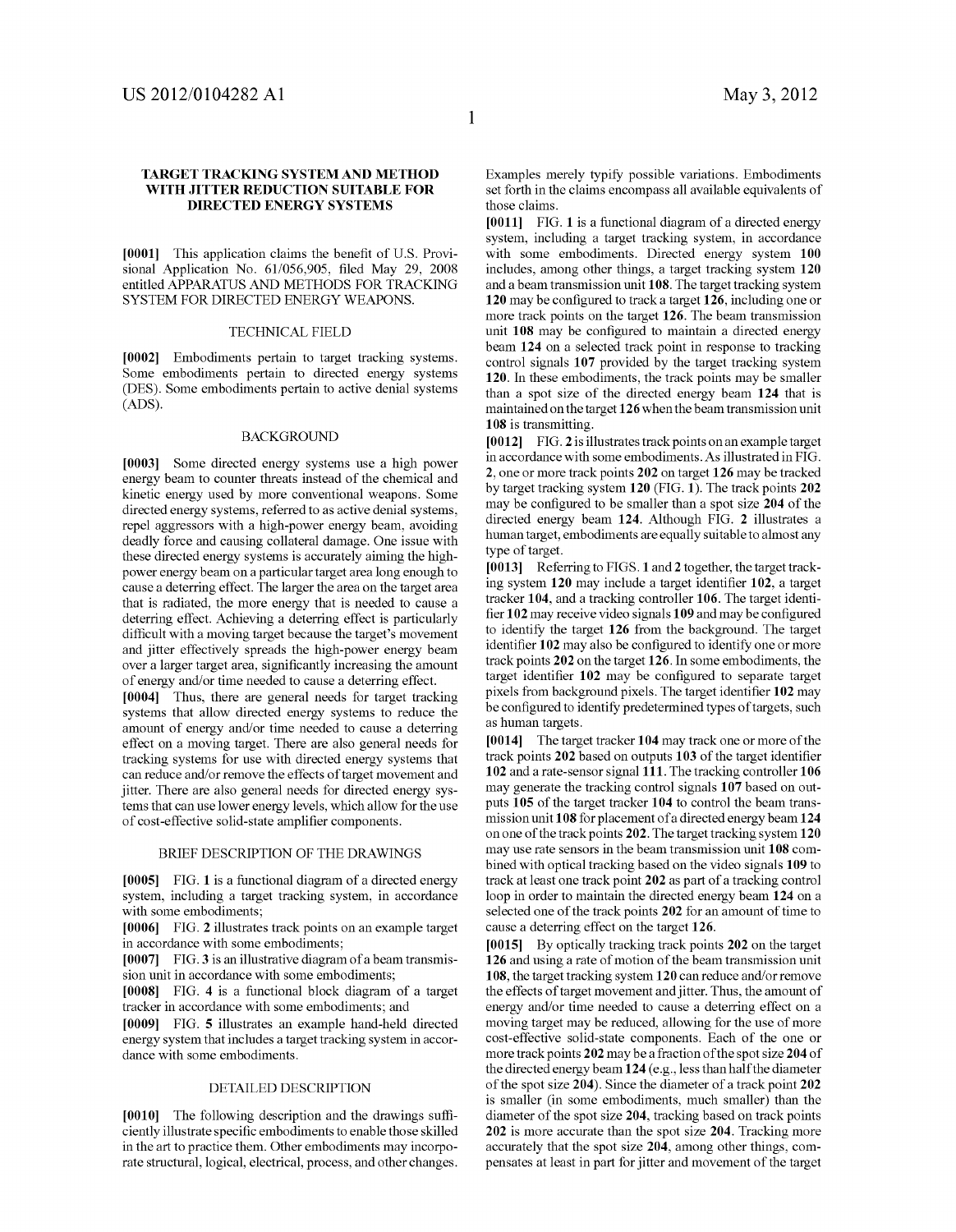126. This allows less radio-frequency (RF) power to produce a desired effect (i.e., raise skin temperature) and deter the target 126. Lower RF power levels, for example, allow lower cost amplifiers to be used. The track points 202 may be approximately half an inch or less in diameter and the spot size 204 may be approximately one inch or less in diameter, although the scope of the embodiments is not limited in this respect.

[0016] In some embodiments, the minimum size of the directed energy beam 124 may be approximately four inches. In some embodiments, the energy distribution of the directed energy beam 124 may have a Gaussian profile with a higher energy distribution toward the center of the spot size 204. In these embodiments, the size of track points 202 may be selected so that the directed energy beam 124 can be main tained within a quarter of the beamwidth. For example, for a four-inch spot size, tracking points may be approximately three inches. In this way, tracking need not be more accurate than a quarter of the beamwidth, allowing for lower system power requirements, increased range capability, and reduced energy exposure to other parts of the target.

[0017] In some embodiments, discussed in more detail below, the target tracker 104 is configured to track two or more track points 202. The tracking of two or more track points 202 that are smaller than the beam size is particularly advantageous to moving targets.

[0018] Directed energy system 100 may also include a fire control element 116 configured to control an amount of time that the directed energy beam 124 is positioned on a selected one of the track points 202. The amount of time may be calculated to provide a minimum surface temperature rise based on a distance to the target 126 and the spot size 204 on the target 126. In these embodiments, the fire control element 116 may determine a sufficient amount of time for the energy of beam 124 to be integrated and converted to a rise in skin temperature to deter the target 126. This is unlike some con ventional directed energy systems that cover larger areas of a target to minimize tracking problems. These conventional systems require the generation of higher power levels to achieve a deterring effect on a target. As a result, these con ventional systems are more costly and less effective with moving targets. In some embodiments, a millimeter-wave amplifier within beam transmission unit 108 may be configured to generate a high-power output signal in response to a source control signal 117 provided by fire control element 116.

[0019] The directed energy system 100 may also include a system controller 112 to control the various elements of directed energy system 100. In some embodiments, in response to a beam fire signal, the system controller 112 may cause the tracking controller  $106$  to focus and direct the directed energy beam  $124$  on a selected track point and may cause beam transmission unit 108 to maintain the directed energy beam 124 on the selected track point for the amount of time determined by the fire control element 116. The fire control element 116 may be configured to inhibit the directed energy beam 124 from being focused on the selected track point for greater periods of time to prevent a temperature rise above a predetermined maximum temperature.

[0020] In some embodiments, directed energy system 100 may include operator controls 114 to allow an operator to operate directed energy system 100. In some embodiments, the operator may identify a target 126 on a video display 110 and may select one of the track points 202, which may be highlighted on the video display 110. The operator controls 114 may also be configured to allow the operator to fire the directed energy beam 124 in conjunction with the operations of fire control element 116.

[0021] In some embodiments, the fire control element 116 may be configured to inhibit the directing of the directed energy beam 124 on predetermined portions of a human body (e.g., the face, eyes, or head) even though one or more of the track points 202 may be provided on these portions of the target 126. The target identifier 102 may be configured to recognize images to distinguish between human and non human images. The target identifier 102 may also be config ured to identify particular portions of the human body (e.g., the face, eyes, or head) using feature-recognition algorithms to prevent such portions from being fired upon by directed energy beam 124.<br>[0022] In some embodiments, the target identifier 102 may

be configured to identify a predetermined type of target (e.g., a human) within the video signals 109. The operator may identify a target 126 displayed on the video display 110 and may select the target 126 for tracking (i.e., by using a mouse or other input device through operator controls 114). The operator may also select one or more track points 202 on the target 126 for tracking by the target tracker 104. In some embodiments, the operator may select a target 126 from sev eral targets that may be displayed on the video display 110. This may allow the operator to identify a suspected intruder. In some embodiments, when the directed energy beam 124 is fired, the portion of the target 126 that is radiated by the directed energy beam 124 may be highlighted on the video display 110. In some embodiments, the system controller 112 may be configured to provide system status information for display on the video display  $110$ .<br>[0023] In some embodiments, the target identifier 102 may

implement algorithms to recognize and identify humans, and may implement facial recognition Software to identify facial features and to identify particular persons using the facial recognition software. In these embodiments, the target iden tifier 102 may be coupled to a database to allow particular persons to be identified and targeted.

[0024] In some optional embodiments, directed energy system 100 may also include calibration verification circuitry 128 to inhibit the directed energy beam 124 from being fired when the directed energy system 100 is not in calibration. Directed energy system 100 may also include location veri fication circuitry 130 to inhibit the directed energy system 100 from being operated when it is not in an approved or authorized location. The location verification circuitry 130 may use GPS location data and may include a GPS receiver. In these optional embodiments, directed energy system 100 may also include authentication circuitry 132 to inhibit the directed energy beam 124 from being fired by unauthorized operators. In these optional embodiments, system controller 112 may include decision logic to make the directed energy system 100 non-operational and/or non-functional depending on location verification, calibration verification, and user Verification. In some of these embodiments, system controller 112 may include decision logic to verify that legal and operational guidelines are being followed and inhibit the operation of directed energy system 100 when legal and operational guidelines are not being followed.

[0025] In some embodiments, a method for operating a directed energy system, such as directed energy system 100, is provided. In these embodiments, operation of the directed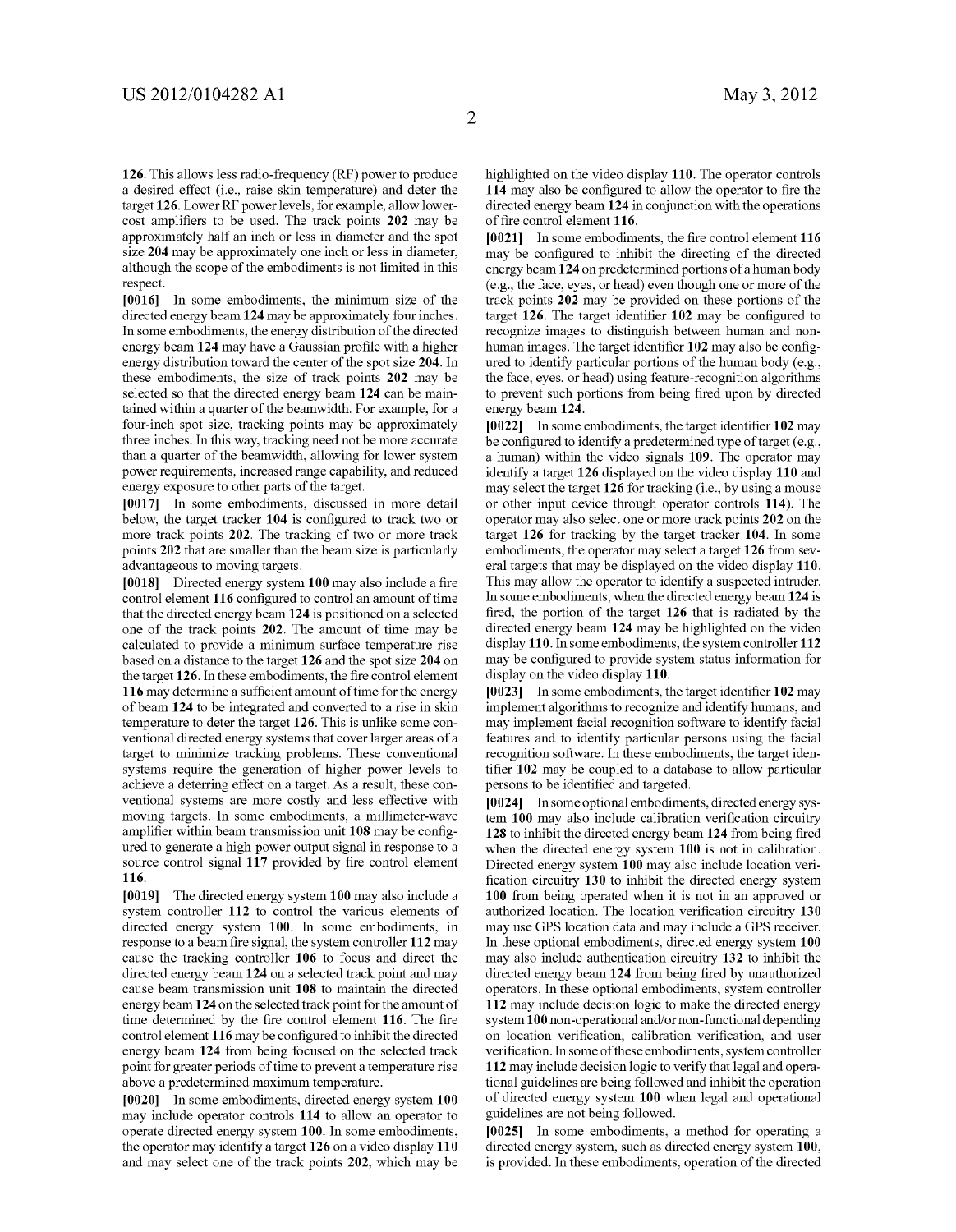energy system may be enabled when a calibration and a location are verified. Operation of the directed energy system may be disabled when the calibration or the location are not verified. Operation of the directed energy system may be disabled after a target exposure time is exceeded. Operation of the directed energy system may be enabled when a user is authenticated and may be disabled when the user is not able to be authenticated. In some embodiments, the method may include verifying operational rules of engagement based on the calibration and the location, and disabling operation of the directed energy system when the operational rules of engage ment are not met. In some of these embodiments, the location may be verified based on GPS location information.

[0026] Although directed energy system 100 is illustrated as having several separate functional elements, one or more of the functional elements may be combined and may be imple mented by combinations of software configured elements, such as processing elements including digital signal processors (DSPs), and/or other hardware elements. For example, some elements may comprise one or more microprocessors, DSPs, application specific integrated circuits (ASICs), and combinations of various hardware and logic circuitry for per forming at least the functions described herein. In some embodiments, the functional elements of directed energy sys tem 100 may refer to one or more processes operating on one or more processing elements.

[0027] FIG. 3 is an illustrative diagram of a beam transmission unit in accordance with some embodiments. The beam transmission unit 108 illustrated in FIG.3 may be suitable for use as the beam transmission unit 108 illustrated in FIG. 1. Beam transmission unit 108 may include, among other things, a main antenna 310, a sub-reflector 306, and rate sensors 314. The video signals 109 may be generated by a video transmission unit 312 coupled to the main antenna 310 and directed to capture video in a transmission direction 311 of the main antenna 310. The tracking control signals 107 that are generated by the tracking controller 106 (FIG. 1) may be configured to control the transmission direction 311 of the main antenna 310 when tracking the target 126 (FIG. 1) to keep the target 126 in a field of view of the video transmission unit 312. The rate sensors 314 may be configured to sense a rate of motion of the beam transmission unit 108 to provide the rate-sensor signal 111 for use by the target tracker 104 in tracking the track points 202 on the target 126 as part of a tracking control loop. The rate-sensor signal 111 may be used by the target tracker 104 (FIG. 1) to correlate the rate-of motion of the beam transmission unit 108 with motion of the target 126 and motion of the background within the video signals 109.

[0028] The tracking controller 106 may generate the tracking control signals 107 to control the sub-reflector 306 for placement and focus of the directed energy beam 124 on a selected one of the track points 202 (FIG. 2). The sub-reflec tor 306 may comprise a two-axis rotatable mirror whose position may be controlled by tracking control signals 107 to direct a high-power millimeter-wave signal 305 to a location on the main antenna 310 selected so that the directed energy beam 124 is placed on the selected track point 202. The position of the sub-reflector 306 may also be controlled to focus the directed energy beam 124 on the target 126 based on a distance to the target 126. In these embodiments, the directed energy beam 124 may be a converging beam although this is not a requirement. In some embodiments, the beam transmission unit 108 may include a laser range finder to determine the distance to the target 126.

[0029] In some embodiments, the main antenna 310 may be a parabolic surface antenna. In other embodiments, the main antenna 310 may be a flat parabolic surface (FLAPS) antenna having a geometrically flat surface with an array of elements to allow it to operate electromagnetically as a parabolic reflector to generate a focused beam on the target 126. In some embodiments, main antenna 310 may be configured to generate a directed energy beam 124 having a beam profile that limits the power density to portions of the target 126 outside the selected track point. In these embodiments, the beam profile may be selected for a particular distance and antenna size.

[0030] The beam transmission unit 108 may also include a millimeter-wave amplifier 302 and transmit (TX) antenna 304 to generate the high-power millimeter-wave signal 305. In some embodiments, the millimeter-wave amplifier 302 is a solid-state amplifier configured to generate a high-power millimeter-wave signal having a frequency between 94 and 96 GHz. Millimeter-wave amplifier 302 may be configured to generate a high-power output signal in response to source control signal 117, which may be provided by fire control element 116 (FIG. 1).

[0031] In some embodiments, the various elements of the beam transmission unit  $108$  may be mounted on a single platform and configured to move as a single unit. The single platform may be gimbaled to allow three-directional target tracking and placement of the directed energy beam 124.

[0032] FIG. 4 is a functional block diagram of a target tracker in accordance with some embodiments. In these embodiments, target tracker 400, illustrated in FIG.4, may be suitable for use as the target tracker 104 (FIG. 1), although other target trackers may also be suitable. The target tracker 400 may include a target tracking element 402 to track the one or more track points 202 (FIG. 2) based on features of the target 126 (FIG. 1) identified by the target identifier 102 (FIG. 1). The target tracker 400 may also include a background tracking element 404 to track a background portion of a field-of-view of the video transmission unit 312 (FIG.3). The target tracking element 402 may be responsive to changes in the background portion to identify a target portion of the field of view. For example, the target tracking element 402 may detect changes in background pixels to track the target 126 (FIG. 2). In some embodiments, the background tracking element 404 may execute a re-registration algorithm to distinguish the background from the target 126.

[0033] In some embodiments, the target tracking element 402 may be a multi-point target tracking element 402 config ured to track two or more track points 202 on the target 126. In this way, some track points may be maintained as the target 126 moves, changes position, and turns around. Furthermore, tracking controller  $106$  (FIG.1) may be configured to quickly switch between track points for placement of the directed energy beam 124.<br>[0034] In some embodiments, target tracker 400 may

include a target dynamics processing element 406 to process target movement and compute a dynamic error signal for the target 126, and a background dynamics processing element 408 to process background movement and compute a dynamic error signal for the background. The target tracker 400 may also include a Kalman filter 410 responsive to dynamic error signals to generate the outputs for tracking controller 106 (FIG. 1). The target tracker 400 may also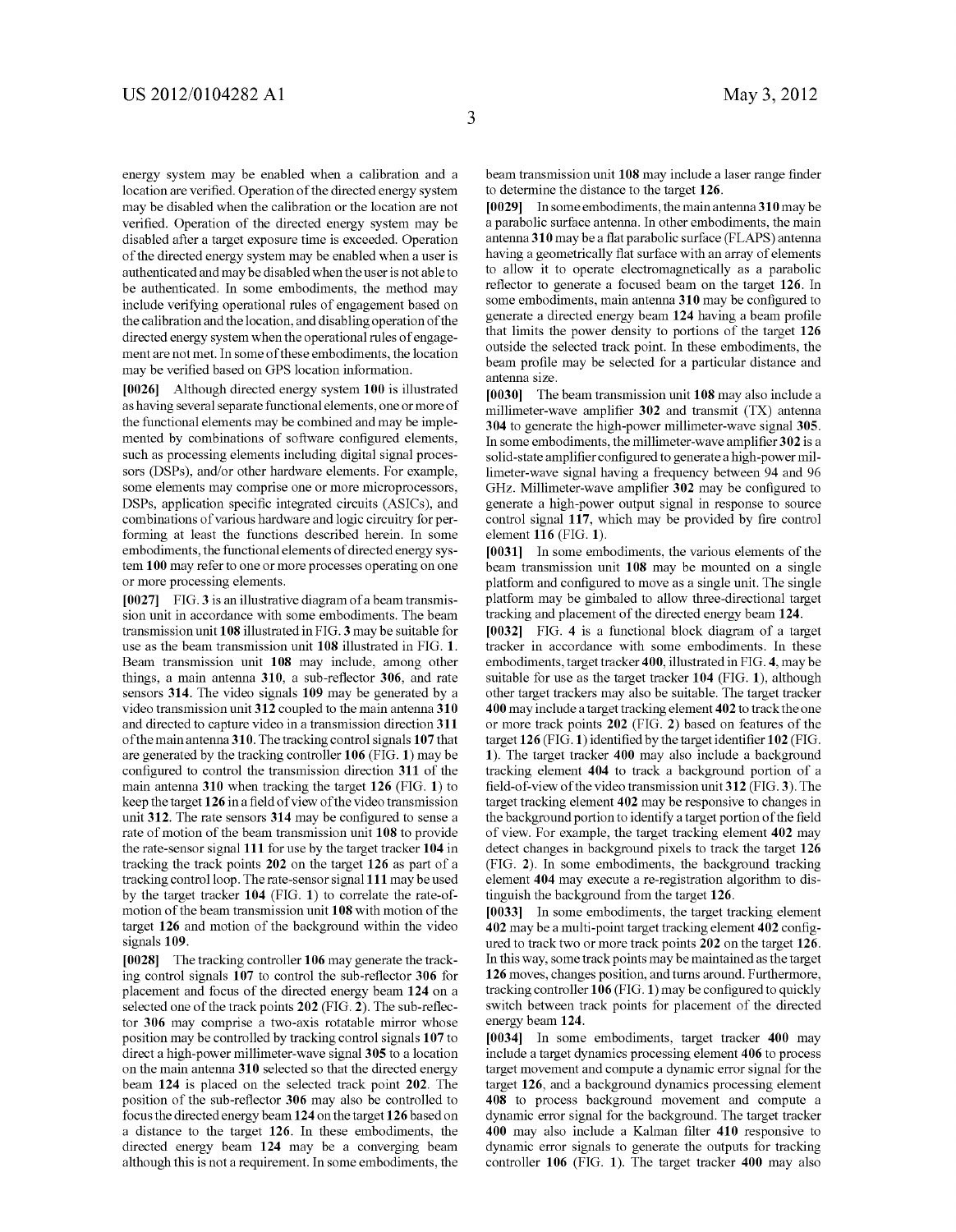include a computed effect level processing element 412 to compute a time, a distance, and amount of target jitter for use by the fire control element 116 (FIG. 1). The fire control element 116 may be response to outputs of the computed effect level processing element 412. For example, the time that directed energy beam 124 is placed on a track point may be increased with increased amounts of target jitter to achieve a desired effect.

[0035] In some embodiments, the Kalman filter 410 may use the dynamic error signals from the target and background dynamics processing elements 406 and 408 not only to provide an estimate of the present location of the target 126, but to predict future positions of the target 126 to assist in target tracking. In some embodiments, these separate error signals may be processed separately for optimal target tracking. The target tracker 104 uses a tracking guidance loop error signal that is run to a beam-angle controller as part of tracking control signals 107 to optically maintain the directed energy beam 124 on a selected tracking point. The target tracker 104 may use higher order and predictive guidance tracking pro cesses to allow for tight tracking even under acceleration conditions.

[0036] FIG. 5 illustrates an example hand-held directed energy system that includes a target tracking system in accor dance with some embodiments. Hand-held directed energy system 500 may include the functional elements of the directed energy system 100 (FIG. 1). The hand-held directed energy system 500 includes main antenna 310, sub-reflector 306 and transmit antenna 304 illustrated separately. The other functional components of the directed energy system 100 may be located internally. Hand-held directed energy system 500 may track one or more track points on a target based on outputs of a target identifier. Hand-held directed energy sys tem 500 may also generate tracking control signals based on outputs of the target tracker to control a beam transmission unit for placement of a directed energy beam 124 on one of the track points. Accordingly, a target may be deterred without the use of lethal force.

[0037] The Abstract is provided to comply with 37 C.F.R. Section 1.72(b requiring an abstract that will allow the reader to ascertain the nature and gist of the technical disclosure. It is submitted with the understanding that it will not be used to limit or interpret the scope or meaning of the claims. The following claims are hereby incorporated into the detailed description, with each claim standing on its own as a separate embodiment.

1. A target tracking system configured for use in a directed energy system, the target tracking system comprising:

- a target identifier to receive video signals and to separate a target from a background;
- a target tracker to track one or more track points on the target based on outputs of the target identifier, and
- a tracking controller to generate tracking control signals based on outputs of the target tracker to control a beam transmission unit for placement of a directed energy beam on a selected one of the track points,
- wherein the one or more track points are configured to be smaller than a spot size of the directed energy beam to allow the directed energy beam to cover the selected track point to compensate for target jitter and cause a desired effect within the selected track point.
- 2. (canceled)

3. The system of claim 1 wherein the beam transmission unit comprises one or more rate sensors configured to sense a rate-of-motion of the beam transmission unit and provide a rate-sensor signal for use by the target tracker to track the one or more track points on the target as part of a tracking control loop.

4. The system of claim 3 wherein the beam transmission unit comprises a main reflector antenna, a Sub reflector, and rate sensors.

- wherein the video signals are generated by a video trans mission unit coupled to the main reflector antenna and directed to capture video in a transmission direction of the main reflector antenna,
- wherein the tracking control signals are further configured to control the transmission direction of the main reflec tor antenna when tracking a target to keep the target in a field of view of the video transmission unit, and
- wherein the tracking controller is configured to generate the tracking control signals to control the Sub reflector for placement and focus of the directed energy beam on a selected one of the track points.

5. The target tracking system of claim 4 further comprising a fire control element configured to control an amount of time the directed energy beam is positioned on the selected track point,

wherein the amount of time is calculated to provide a surface temperature rise based on a distance to the target and the spot size on the target.

6. The target tracking system of claim 5 wherein the directed energy system further comprises a system controller,

- wherein in response to a beam fire signal, the system con troller is configured to cause the tracking controller to focus and direct the directed energy beam on the selected track point, and to maintain the directed energy beam on the selected track point as the target moves for the amount of time determined by the fire control element, and
- wherein the fire control element is configured to inhibit the directed energy beam from being focused on the selected track point for greater periods of time to prevent a temperature rise above a predetermined maximum temperature.

7. The target tracking system of claim 6 wherein the fire control element is further configured to inhibit the directing of the directed energy beam on predetermined portions of a human body even though one or more track points may be provided on the predetermined portions.

8. The target tracking system of claim 1 wherein the target tracker comprises:

- a target tracking element to track the one or more track points based on features of the target identified by the target identifier; and
- a background tracking element to track a background por tion of a field of view of a video transmission unit,
- wherein the target tracking element is responsive to changes in the background portion to identify a target portion of the field of view.<br>9. The target tracking system of claim 8 wherein the target

tracking element is a multi-point target tracking element configured to track two or more track points on the target.

10. The target tracking system of claim 8 wherein the target tracker further comprises:

a target dynamics processing element to process target movement and compute a dynamic error signal for the target;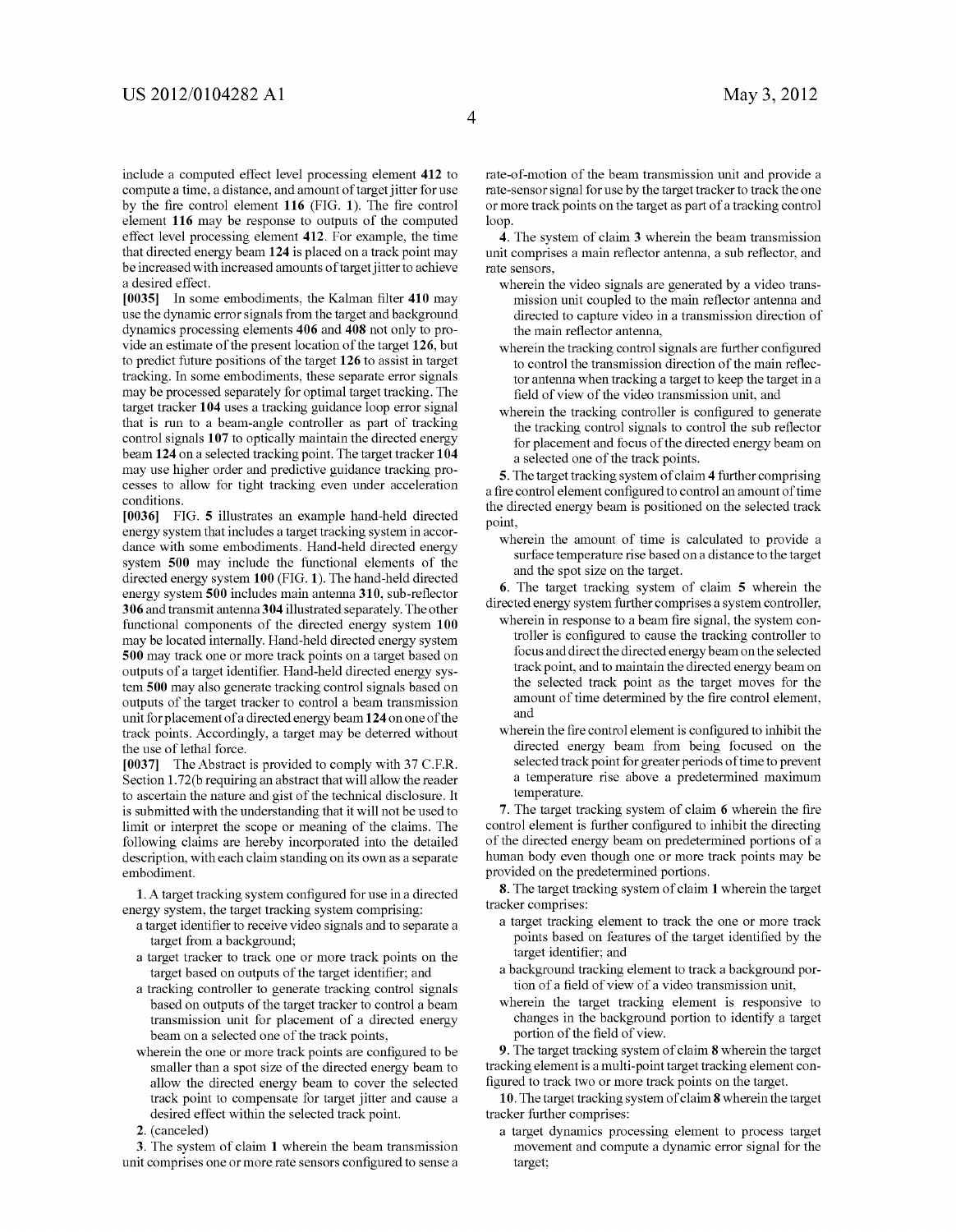- a background dynamics processing element to process background movement and compute a dynamic error signal for the background;
- a Kalman filter responsive to the dynamic error signals to generate the tracking control signals; and
- a computed effect level processing element to compute a time, a distance, and an amount of target jitter for a fire control element,
- wherein the fire control element is responsive to outputs of the computed effect level processing element to increase the time with increased amounts of target jitter to achieve a desired effect.

11. The target tracking system of claim 1 wherein the target identifier is configured to identify a human target within the video signals and to identify the one or more track points on the human target.

12. A directed energy system comprising:

- a target tracking system to track one or more track points on a target as the target moves; and
- a beam transmission unit to maintain a directed energy beam on a selected one of the track points in response to tracking control signals provided by the target tracking system,
- wherein the track points are smaller than a spot size of the directed energy beam maintained on the target to allow the directed energy beam to cover the selected track point to compensate for target jitter and cause a desired effect within the selected track point.

13. The directed energy system of claim 12 wherein the target tracking system comprises:

- a target identifier to receive video signals and to separate the target from a background;
- a target tracker to track the one or more track points on the target based on outputs of the target identifier and based on a rate-sensor signal from the beam transmission unit; and
- a tracking controller to generate the tracking control sig nals based on outputs of the target tracker to control the beam transmission unit for placement of a directed energy beam on the selected track point.

14. The system of claim 13 wherein the beam transmission unit comprises one or more rate sensors configured to sense a rate-of-motion of the beam transmission unit and provide the rate-sensor signal for use by the target tracker to track the one or more track points on the target as part of a tracking control loop.

15. The system of claim 14 wherein the beam transmission unit comprises a main reflector antenna, a sub reflector, and rate sensors,

- wherein the video signals are generated by a video trans mission unit coupled to the main reflector antenna and directed to capture video in a transmission direction of the main reflector antenna,
- wherein the tracking control signals are further configured to control the transmission direction of the main reflec tor antenna when tracking the target to keep the target in a field of view of the video transmission unit, and
- wherein the tracking controller is configured to generate the tracking control signals to control the Sub reflector for placement and focus of the directed energy beam on a selected one of the track points.

16. The system of claim 14 wherein the beam transmission unit further comprises a millimeter-wave amplifier,

- wherein the millimeter-wave amplifier is a solid state amplifier configured to generate a high-power millime ter-wave signal having a frequency between 94 and 96
- GHz, and<br>wherein the main reflector antenna comprises a flat parabolic surface antenna having a geometrically flat surface with an array of elements to allow the main antenna to operate electromagnetically as a parabolic reflector to generate a focused beam on the target.

17. The system of claim 15 further comprising a fire control element configured to control an amount of time the directed energy beam is positioned on a selected one of the track points,

wherein the amount of time is calculated to provide a surface temperature rise based on a distance to the target and the spot size on the target.

18. The system of claim 17 wherein the system is a hand held directed energy weapon.

19. A method for deterring a target comprising:

- optically tracking one or more track points on the target as the target moves;
- using a rate-of-motion of a beam transmission unit to main tain a directed energy beam on a selected one of the track points with a tracking control loop; and
- maintaining the directed energy beam on the selected track points for a period of time to cause a deterring effect by raising surface temperature within the selected track point,
- wherein the one or more track points are configured to be Smaller than a spot size of the directed energy beam to allow the directed energy beam to cover the selected track point to compensate for target jitter and cause the deterring effect within the selected track point.

20. The method of claim 19 wherein the beam transmission unit is configured to generate the directed energy beam, and

wherein the method further comprises reducing effects of target jitter and target movement using the rate-of-mo tion and by optically tracking track points selected to be smaller than the spot size of the directed energy beam maintained on the target.

21. A method for operating a directed energy system com prising:

- enabling operation of the directed energy system when a calibration and a location are verified; and
- disabling operation of the directed energy system when the calibration or the location is not verified, and
- wherein the directed energy system is configured to main tain a directed energy beam on a selected track point for a period of time to cause a deterring effect by raising surface temperature within the selected track point,
- wherein the selected track point is smaller than a spot size of the directed energy beam to allow the directed energy beam to cover the selected track point to compensate for target jitter and cause the deterring effect within the selected track point.<br>22. The method of claim 21 further comprising disabling

operation of the directed energy system after a target exposure time is exceeded.

23. The method of claim 22 wherein enabling comprises enabling operation of the directed energy system when a user is authenticated, and

wherein disabling comprises disabling operation of the directed energy system when the user is not able to be authenticated.